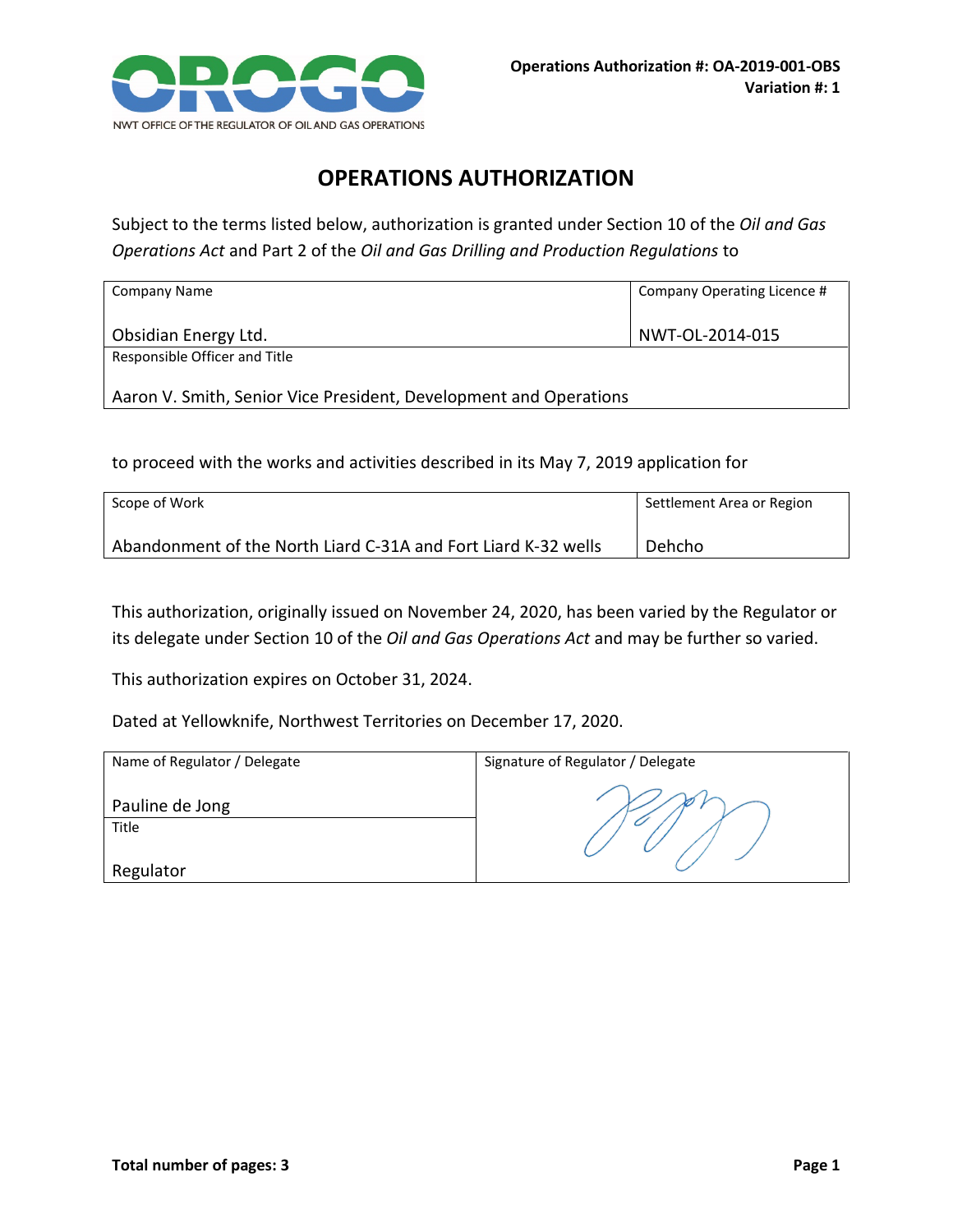## **ADDITIONAL TERMS**

- 1. Obsidian Energy Ltd. shall cause the approved work and activities to be conducted in accordance with the requirements of the *Oil and Gas Operations Act* and the *Oil and Gas Drilling and Production Regulations*, as well as any other acts or legislation as may apply.
- 2. Obsidian Energy Ltd. shall cause the approved work and activities to be conducted in accordance with any guidelines and/or interpretation notes issued by the Regulator under section 18 of the *Oil and Gas Operations Act*.
- 3. Obsidian Energy Ltd. shall cause the approved work and activities to be conducted in accordance with the specifications, standards and other information referred to in its application and subsequent submissions.
- 4. Obsidian Energy Ltd. shall request approval from the Regulator prior to undertaking any change to or deviation from the authorized work or activities, including but not limited to key personnel, the safety plan, the environmental protection plan and contingency plans.
- 5. Pursuant to section 67 of the *Oil and Gas Drilling and Production Regulations*, Obsidian Energy Ltd. is approved to conduct controlled venting of sweet gas as part of well kill operations at a maximum daily flow rate of 100 x  $10^3$  m<sup>3</sup>/day for a maximum daily duration of 4.0 hours per day. Obsidian Energy Ltd. shall include the volume, flow rate and composition of any amount of vented gas in its daily report to OROGO. Flaring and/or venting of any volume, daily flow rate and/or duration greater than the approved maximum daily flow shall be reported to OROGO as an incident under section 75 of the *Oil and Gas Drilling and Production Regulations*.
- 6. Pursuant to section 6(j)(i) of the *Oil and Gas Drilling and Production Regulations,* Obsidian Energy Ltd shall submit for approval, before the start of operations and no later than January 11, 2021, an updated Contingency Plan that consolidates the contingency planning information provided in its application and subsequent submissions into a single document with a comprehensive table of contents. The Contingency Plan must provide detailed and comprehensive coordination measures, procedures and communications protocols for coordinating emergency response with identified municipal, territorial, aboriginal and federal governments.
- 7. Pursuant to section 6 of the *Oil and Gas Drilling and Production Regulations*, Obsidian Energy Ltd. shall provide, before the start of operations and no later than January 11, 2021, an updated Safety Plan that consolidates the safety planning information provided in its application and subsequent submissions into a single document that includes a concordance table identifying where the requirements of section 8 of the *Oil and Gas*